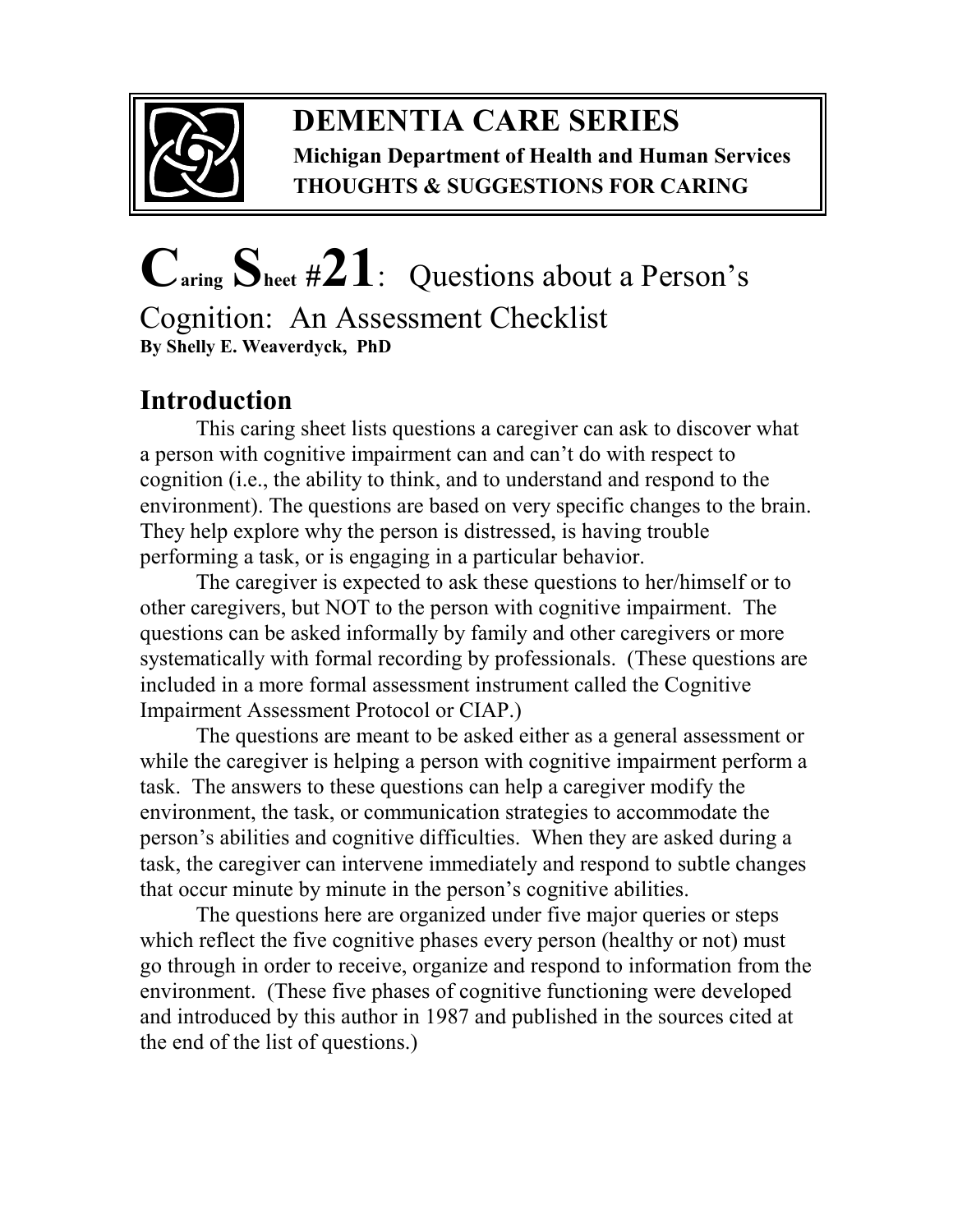

Caring Sheet #21 Assessment Questions: Cognition S. Weaverdyck Page 2 of 5

# UNDERSTANDING A PERSON WITH COGNITIVE IMPAIRMENT

#### **Questions to Ask:**

The following questions about a person's cognition are based on specific brain functions and changes. We do not need to know about the brain, however to ask the questions. The questions address five phases of cognitive processing that everyone (with or without cognitive impairment) must go through in order to respond to other people and to the environment. The five phases are sensory, perception/comprehension, executive, expressive, and motoric.

Asking ourselves these questions can help us, as caregivers, assess a person's ability to understand and respond to us and to objects and events in the environment. Answers to these questions can suggest effective intervention strategies.

#### **1. Sensory: Can this person receive information from the environment through the five senses (see, hear, feel, taste, smell)?**

- A. How well does this person SEE and HEAR me?
	- Does this person need glasses?
	- Are the glasses clean?
	- Does this person need a hearing aid?
	- Does the hearing aid need adjusting?
- B. How does this person FEEL or experience my touch?
	- Does this person know I am touching a particular body part?
	- Does the touch feel softer or harder than I think?
	- Does the cloth, water, or surface feel uncomfortable?
	- Does the temperature change suddenly or feel different than I think?

#### **2. Comprehension/Perception: Can this person recognize and understand the information received through the senses?**

A. How well does this person UNDERSTAND what s/he sees and hears?

• Does this person know what an object is when s/he sees it?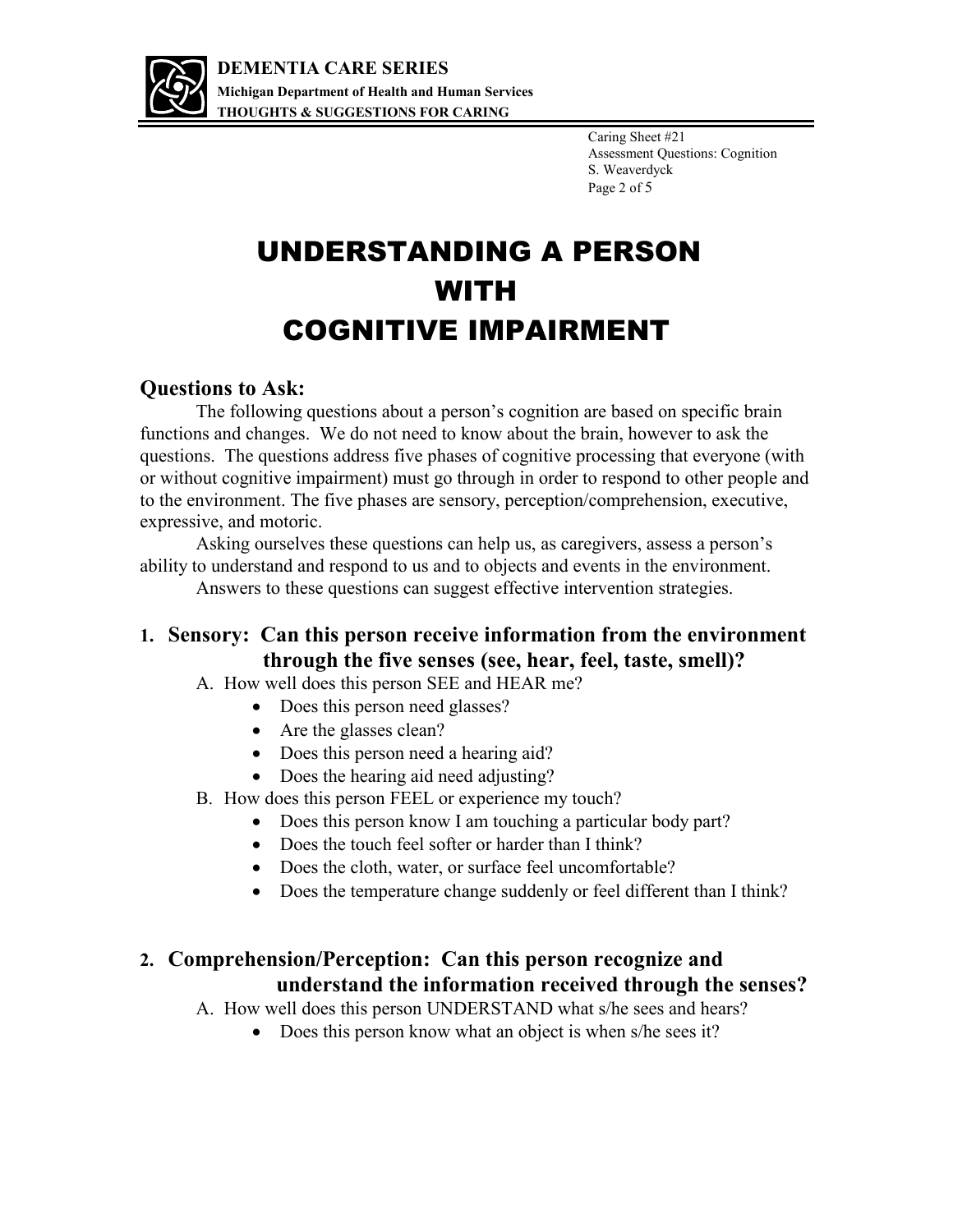

Caring Sheet #21 Assessment Questions: Cognition S. Weaverdyck Page 3 of 5

- Does this person recognize various colors?
- Can this person read and understand what s/he reads?
- Can this person recognize pictures and gestures?
- Does this person recognize what a word means when s/he hears it?
- B. How well does this person recognize WHERE an object, sound, or touch is?
	- Does this person notice objects in all parts of her/his visual field?
	- Does this person notice touch on all parts of her/his body?
	- Can this person see how far away an object is from her/himself?
	- Can this person see where objects are relative to other objects?

#### **3. Executive: Can this person categorize, organize, and manipulate the information received?**

A. How well does this person recognize the IMPORTANCE of the information and use it to make decisions, solve problems, and organize plans?

- How long can this person focus or pay attention to a task, to an object, or to what I am saying?
- Can this person figure out what I mean even if s/he can't hear or understand me very well?
- Does this person remember what s/he sees, hears, or figures out?
- Can this person compare new information with other information s/he has learned before?
- How easily can this person shift from one activity to another?
- How easily can this person get her/himself started on a task or a response?
- Does this person know how much time has passed?
- Does this person recognize her/his own abilities, needs, desires, and mistakes?

#### **4. Expressive: Can this person's brain tell this person's body what to do?**

- A. How well does this person's brain COORDINATE the person's body to perform a task or to express a thought?
	- How easily can this person produce words to speak and/or write?
	- Can this person sing more easily than speak?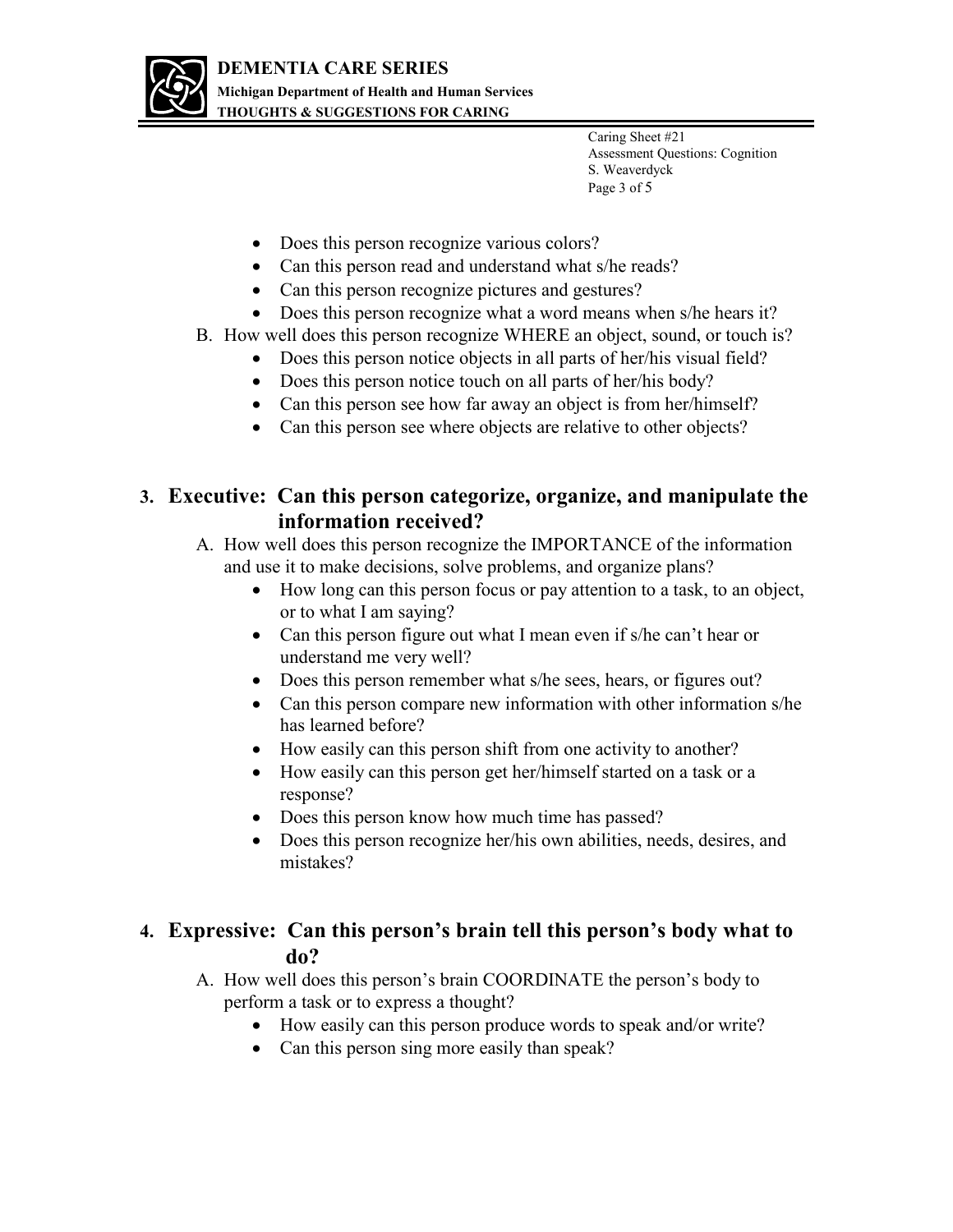

Caring Sheet #21 Assessment Questions: Cognition S. Weaverdyck Page 4 of 5

- Does this person talk or do a task more easily when it is spontaneous rather than upon request?
- Does this person perform tasks more easily if s/he doesn't think about it?
- How well does this person perform a task spontaneously and upon request (e.g., move a body part, build something, draw, manipulate or move an object when eating and dressing)?

#### **5. Motoric: Can this person's body physically respond to the instructions from this person's brain?**

- A. How HEALTHY and strong is this person's body?
	- Is there weakness in any part of this person's body (e.g., legs, arms, hands, feet, tongue)?
	- How much time does each body part need to move (e.g., does the person need to move slowly)?
	- How much range of motion does each body part have?
	- How well do each of the body parts coordinate with each other?
	- How much pain does each body part experience at rest and when moved?

Copyright 1999 by S. Weaverdyck

#### **Sources:**

Weaverdyck, S. (1991). Assessment for Intervention Planning, and Intervention Based on Assessment of Dementia as a Cognitive Disorder. In D. Coons (Ed.) *Intervention in Dementia: Designing and Implementing Special Care Units*. Baltimore: Johns Hopkins University Press.

Weaverdyck, S. (1990). Neuropsychological Assessment as a Basis for Intervention in Dementia. In N. Mace (Ed.) *Dementia Care: Patient, Family and Community*. Baltimore: Johns Hopkins University Press.

Understanding the person's physical and emotional status is extremely important. The questions presented here focus only on cognition. Caring sheets #1 and #2 list cognitive functions which are impaired from the brain damage in dementia. The questions here require no